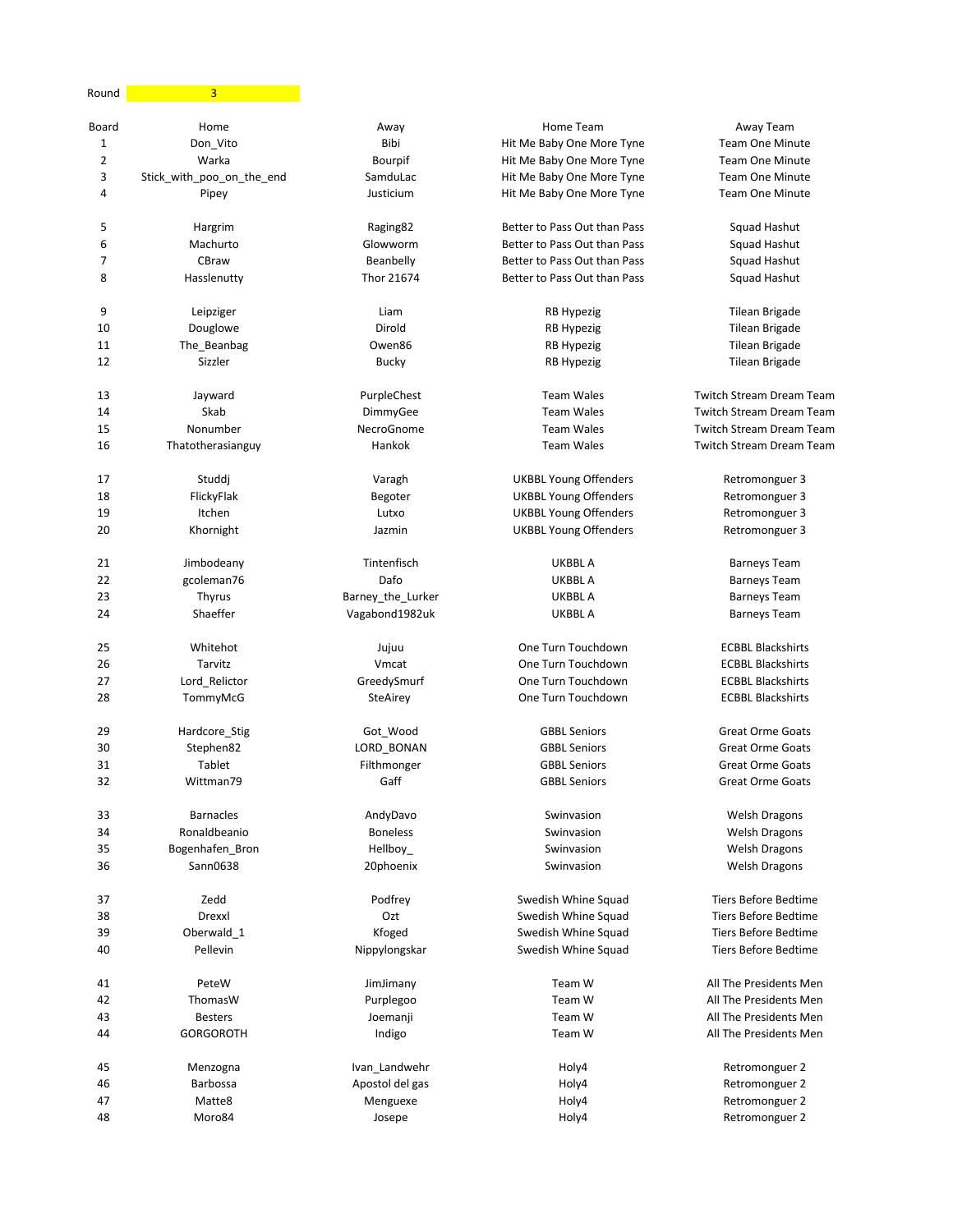| 49 | Raztout           | Wobert              | The Pilous                 | <b>Squad Slaanesl</b>     |
|----|-------------------|---------------------|----------------------------|---------------------------|
| 50 | Talkarde          | Fallingdownjoe      | The Pilous                 | <b>Squad Slaanesl</b>     |
| 51 | Rippersly         | Gr4n0t4             | The Pilous                 | <b>Squad Slaanesl</b>     |
| 52 | Miyata            | Heff                | The Pilous                 | <b>Squad Slaanesl</b>     |
| 53 | Heartsbane        | Sporran             | Eatbats Pair o Dice        | Kilted Unicorn:           |
| 54 | Bedge             | Phil78              | Eatbats Pair o Dice        | Kilted Unicorn:           |
| 55 | LordCaskey        | Loki                | Eatbats Pair o Dice        | Kilted Unicorn:           |
| 56 | Catastrophe       | Kilted_Kiwi         | Eatbats Pair o Dice        | Kilted Unicorn:           |
| 57 | Nyaga             | Asgair              | <b>SWEBBA Raiders</b>      | Retromonguer              |
| 58 | Skuld             | Thibault            | <b>SWEBBA Raiders</b>      | Retromonguer              |
| 59 | Ionas             | Millimetal          | <b>SWEBBA Raiders</b>      | Retromonguer              |
| 60 | Duckwing          | Elperas             | <b>SWEBBA Raiders</b>      | Retromonguer              |
|    |                   |                     |                            |                           |
| 61 | Jackal            | Danzepan            | <b>DBL Moderate Effort</b> | <b>HUBBL Champio</b>      |
| 62 | Raughri           | Ratman              | <b>DBL Moderate Effort</b> | <b>HUBBL Champio</b>      |
| 63 | King ghidra       | Yorcie              | <b>DBL Moderate Effort</b> | <b>HUBBL Champio</b>      |
| 64 | ChoiDivision      | Bgmcclean           | <b>DBL Moderate Effort</b> | <b>HUBBL Champio</b>      |
| 65 | Dragonborn        | Feppel              | <b>Wrekin Wraiders</b>     | Bekkalokk Block           |
| 66 | TheFear           | Loner               | <b>Wrekin Wraiders</b>     | Bekkalokk Block           |
| 67 | Goldengate        | Zulu                | <b>Wrekin Wraiders</b>     | <b>Bekkalokk Blocke</b>   |
| 68 | Speedingbullet    | Mynock              | <b>Wrekin Wraiders</b>     | <b>Bekkalokk Blocke</b>   |
| 69 | Markymarc         | JBone               | Thistle Hurt               | <b>Enter Team Name</b>    |
| 70 | Stephenbrands     | Charliebanks        | Thistle Hurt               | Enter Team Name           |
| 71 | Purdindas         | Wulfyn              | Thistle Hurt               | <b>Enter Team Name</b>    |
| 72 | Humptytrump       | Deeferdan           | Thistle Hurt               | <b>Enter Team Name</b>    |
| 73 | Wotfudboy         | Whitey              | <b>Team Redshirts</b>      | Shiretown Stuffe          |
| 74 | Mr_Frodo          | El_Spoonio          | <b>Team Redshirts</b>      | Shiretown Stuffe          |
| 75 | LastTimeLord      | Everbodys_dead_dave | <b>Team Redshirts</b>      | Shiretown Stuffe          |
| 76 | Howlinggriffon    | Cornish             | <b>Team Redshirts</b>      | Shiretown Stuffe          |
| 77 | Ahzek             | Scouseboy           | Doc Bartens                | <b>WYBBL Spaceme</b>      |
| 78 | <b>BartK</b>      | Miserable           | Doc Bartens                | <b>WYBBL Spaceme</b>      |
| 79 | Taltal            | Spleggy             | Doc Bartens                | <b>WYBBL Spaceme</b>      |
| 80 | <b>Bbart</b>      | Miktoriana          | Doc Bartens                | <b>WYBBL Spaceme</b>      |
| 81 | <b>Buccaneer</b>  | Mashley85           | The Fumblebrewskies        | <b>SKABB Stoutfello</b>   |
| 82 | TheJimintheNorth  | Sparky73            | The Fumblebrewskies        | <b>SKABB Stoutfello</b>   |
| 83 | Wookie1972        | Stewbacca           | The Fumblebrewskies        | <b>SKABB Stoutfello</b>   |
| 84 | Calfykid          | Eldritchfox         | The Fumblebrewskies        | <b>SKABB Stoutfello</b>   |
|    |                   |                     |                            |                           |
| 85 | Elplanet4         | Zahiko              | The GoBBlers               | Lutece Noobs              |
| 86 | <b>BrockDodge</b> | Maitre_tactac       | The GoBBlers               | <b>Lutece Noobs</b>       |
| 87 | Daubs             | <b>OON</b>          | The GoBBlers               | Lutece Noobs              |
| 88 | Lord_Chelmsford   | Lutece Noobs #2     | The GoBBlers               | <b>Lutece Noobs</b>       |
| 89 | Burtblahblahblah  | Punchymcragefists   | The Local YOBBS            | <b>Tactics and Theat</b>  |
| 90 | Glengarth30       | Bashto              | The Local YOBBS            | <b>Tactics and Theat</b>  |
| 91 | Laser_Owl         | Breakmonker         | The Local YOBBS            | <b>Tactics and Theat</b>  |
| 92 | Visigoth          | Tumukingofwu        | The Local YOBBS            | <b>Tactics and Theat</b>  |
| 93 | UnwarySi          | ChaosHugs           | T and Three Sugars         | <b>ECBBL Heroes</b>       |
| 94 | Kid_Cantcomplain  | Loynster            | T and Three Sugars         | <b>ECBBL Heroes</b>       |
| 95 | Smithy_GP         | Inderol             | T and Three Sugars         | <b>ECBBL Heroes</b>       |
| 96 | Owletta           | Mr_Mezcal           | T and Three Sugars         | <b>ECBBL Heroes</b>       |
| 97 | Indibro           | <b>BigRed</b>       | Team TBPC                  | It's the Taking Parts tha |
| 98 | DayDay            | Gizasix66           | Team TBPC                  | It's the Taking Parts tha |
| 99 | Envoien           | Montagne_Blitz      | Team TBPC                  | It's the Taking Parts tha |
|    |                   |                     |                            |                           |

SWEBBA Raiders Retromonguer 1

Thistle Hurt **Enter Team Name Here** Thistle Hurt **Enter Team Name Here** Thistle Hurt **Enter Team Name Here** Thistle Hurt **Deeferdan Thistle Hurt Enter Team Name Here** 

Team TBPC It's the Taking Parts that Counts Team TBPC **It's the Taking Parts that Counts** Envoys the Taking Parts that Counts Team TBPC It's the Taking Parts that Counts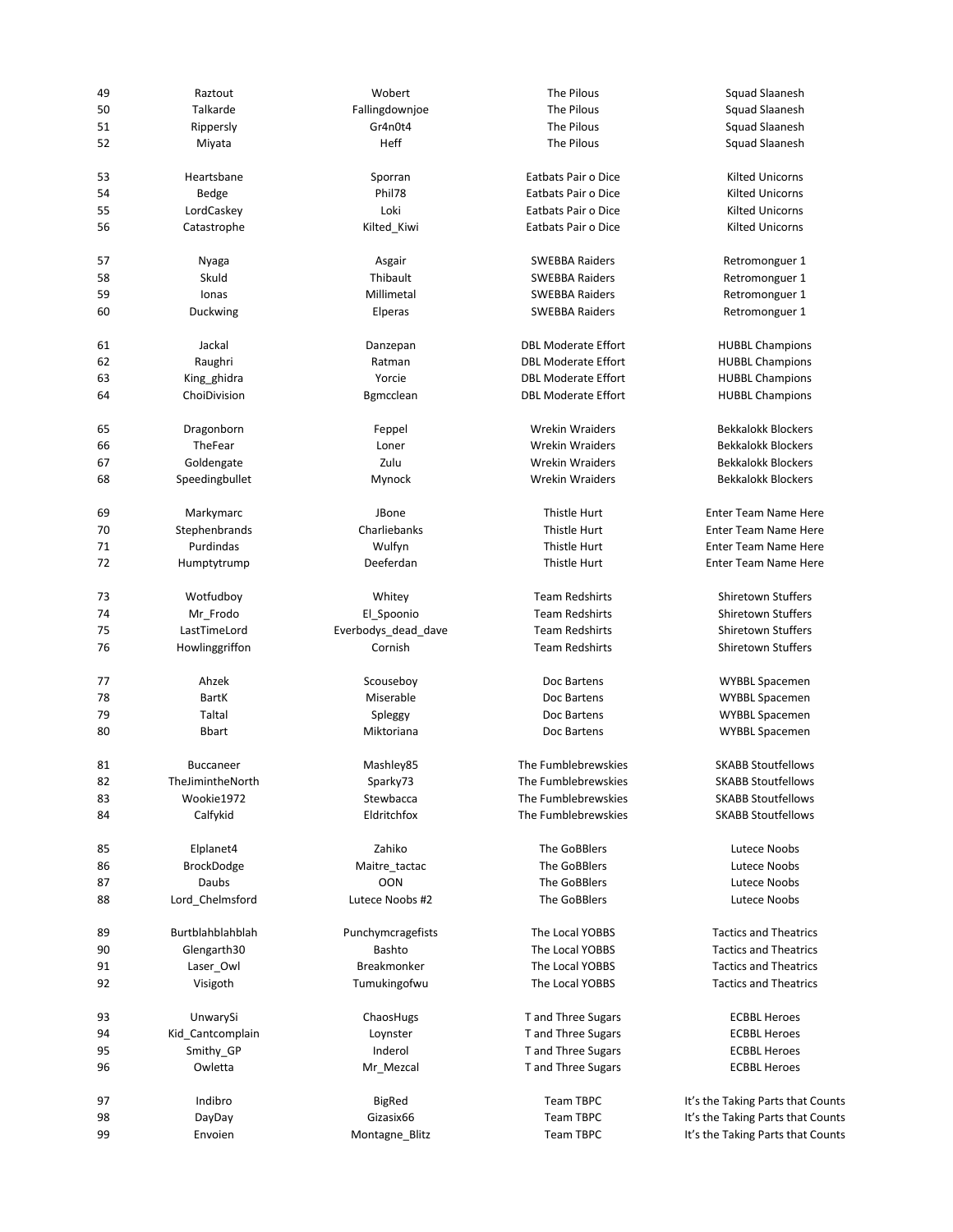|     | JKB                             | TheLordofSnotTown  | Team TBPC                    | It's the Taking Parts that Counts |
|-----|---------------------------------|--------------------|------------------------------|-----------------------------------|
| 101 | Trollface                       | Fromherashes       | <b>Team Two Drunk Flings</b> | Two Guys one Dice Cup             |
| 102 | Ayupmeduck                      | Rossanderson1984   | <b>Team Two Drunk Flings</b> | Two Guys one Dice Cup             |
| 103 | Gimli01                         | The_Joeker         | <b>Team Two Drunk Flings</b> | Two Guys one Dice Cup             |
| 104 | Arknalax                        | Shriyke            | <b>Team Two Drunk Flings</b> | Two Guys one Dice Cup             |
|     |                                 |                    |                              |                                   |
| 105 | Spob                            | ChrisRaff88        | <b>Midtable Marauders</b>    | Murder Kings                      |
| 106 | Fireolli                        | AMSFELD            | <b>Midtable Marauders</b>    | <b>Murder Kings</b>               |
| 107 | Ringbeard                       | DickJack           | <b>Midtable Marauders</b>    | Murder Kings                      |
| 108 | Firebreather                    | Willpower          | <b>Midtable Marauders</b>    | Murder Kings                      |
| 109 | Snowtroll                       | Shipaz             | UKBBL B                      | Snake Eyes and GFIs               |
| 110 | Mortikina                       | <b>DJCritch</b>    | <b>UKBBL B</b>               | Snake Eyes and GFIs               |
| 111 | Lewi88                          | TheCowDaddy        | UKBBL B                      | Snake Eyes and GFIs               |
| 112 | Dudster                         | GustyGarett        | UKBBL B                      | Snake Eyes and GFIs               |
|     |                                 |                    |                              |                                   |
| 113 | MaxHorseman                     | Hammertimehamilton | Northern Warlords Nostalgia  | <b>WYBBL Submariners</b>          |
| 114 | Chinos                          | Slimjono           | Northern Warlords Nostalgia  | <b>WYBBL Submariners</b>          |
| 115 | DomLee                          | <b>AWT</b>         | Northern Warlords Nostalgia  | <b>WYBBL Submariners</b>          |
| 116 | Northern Warlord's Nostalgia #4 | Darkstar           | Northern Warlords Nostalgia  | <b>WYBBL Submariners</b>          |
| 117 | Law_of_Course                   | Ploppy McPloppy    | Pow Arrangers                | <b>Team HEBBL</b>                 |
| 118 | Walrus                          | Slatfordicus       | Pow Arrangers                | <b>Team HEBBL</b>                 |
| 119 | Tuckersteel                     | Littlespoon        | Pow Arrangers                | <b>Team HEBBL</b>                 |
| 120 | Lovely jubbly                   | MadeofWelsh        | Pow Arrangers                | <b>Team HEBBL</b>                 |
|     |                                 |                    |                              |                                   |
| 121 | Vonleppard                      | Padster            | <b>DBL Debonairs</b>         | Squad Nurgle                      |
| 122 | SaltyMurcutt                    | DAVEtheIMPALER     | <b>DBL Debonairs</b>         | Squad Nurgle                      |
| 123 | Hedonihilist                    | Widram             | <b>DBL Debonairs</b>         | Squad Nurgle                      |
| 124 | Gunny23                         | 13silver           | <b>DBL Debonairs</b>         | Squad Nurgle                      |
|     |                                 |                    |                              |                                   |
| 125 | Yudlugar                        | MisterJoshua       | Captain Morgans Stunty Gold  | <b>Team FUMBBL</b>                |
| 126 | Bucky1398                       | Throweck           | Captain Morgans Stunty Gold  | <b>Team FUMBBL</b>                |
| 127 | Peo2223                         | Pokrjax            | Captain Morgans Stunty Gold  | <b>Team FUMBBL</b>                |
| 128 | Garfy                           | Badger89           | Captain Morgans Stunty Gold  | <b>Team FUMBBL</b>                |
| 129 | Brandy1988                      | Azlann             | <b>BBQ Boys</b>              | Squad Tzeentch                    |
|     |                                 |                    |                              |                                   |
| 130 | Spic929                         | Belvetch           | <b>BBQ Boys</b>              | Squad Tzeentch                    |
| 131 | Don Jujanas                     | Throgg             | <b>BBQ Boys</b>              | Squad Tzeentch                    |
| 132 | BBQ Boys #4                     | Ironrock           | <b>BBQ Boys</b>              | Squad Tzeentch                    |
| 133 | Blackorcdown                    | Chewitt666         | Sideshow Mob                 | <b>DBL The Full Stunty</b>        |
| 134 | <b>DizzyBess</b>                | Overgone5          | Sideshow Mob                 | <b>DBL The Full Stunty</b>        |
| 135 | Sparky                          | Mookie_blaylock    | Sideshow Mob                 | <b>DBL The Full Stunty</b>        |
| 136 | Filthy_Fairy                    | DrMoustachio       | Sideshow Mob                 | <b>DBL The Full Stunty</b>        |
| 137 | Phugster                        | 98SmithG           | <b>BriBBe Team Green</b>     | Barry Chuckle Quartet             |
|     | Gruff                           | Insidious          |                              |                                   |
| 138 |                                 |                    | <b>BriBBe Team Green</b>     | Barry Chuckle Quartet             |
| 139 | Cookie                          | Sleeves            | <b>BriBBe Team Green</b>     | Barry Chuckle Quartet             |
| 140 | TommyB                          | Ratticus Finch     | <b>BriBBe Team Green</b>     | <b>Barry Chuckle Quartet</b>      |
| 141 | Lemmiwinks                      | Valen              | Foxy and the Hounds          | Three Suttons and a Shaniepoo     |
| 142 | <b>Boldfox</b>                  | Shaniepoo1         | Foxy and the Hounds          | Three Suttons and a Shaniepoo     |
| 143 | Fubarpenn                       | Deepfruit          | Foxy and the Hounds          | Three Suttons and a Shaniepoo     |
| 144 | Obsydyan                        | Nobbla             | Foxy and the Hounds          | Three Suttons and a Shaniepoo     |
|     |                                 |                    |                              |                                   |
| 145 | Chilli                          | UnicornPower       | <b>Chatter Blocks</b>        | <b>Teuchters Anonymous</b>        |
| 146 | Krunkle_Dunkle                  | Cheezus            | <b>Chatter Blocks</b>        | <b>Teuchters Anonymous</b>        |
| 147 | Dave_Hamlin                     | Kasiraghi          | <b>Chatter Blocks</b>        | <b>Teuchters Anonymous</b>        |
| 148 | Be4ch                           | Smudge             | <b>Chatter Blocks</b>        | <b>Teuchters Anonymous</b>        |
| 149 | LewishM                         | Lentheman          | Dopebowl Rats                | <b>HEBBL Chumps</b>               |